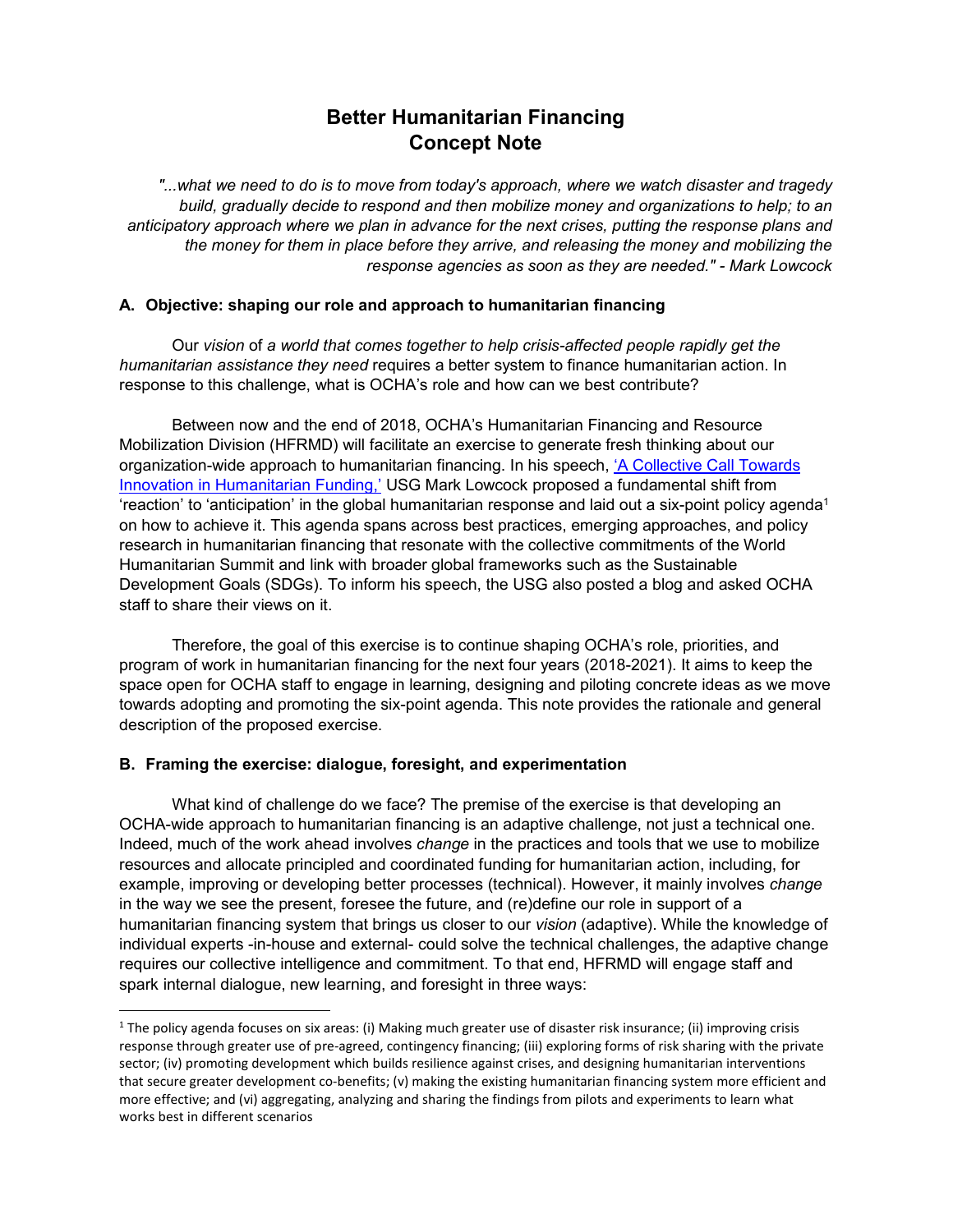- 1. **A seminar series**: HFRMD will identify and invite a group of experts, practitioners, leaders, outside-the-box thinkers and academics in the humanitarian sector and beyond to visit OCHA. On a monthly basis, guest speakers will showcase their work, research, and insights into what might shape a better humanitarian financing system. The seminar series will contribute in broadening our knowledge base, as well as in creating a learning space where staff can reflect about the challenges and opportunities vis-à-vis humanitarian financing in a rapidly evolving operating environment. Through the seminars, staff will be encouraged to collaborate in generating concrete recommendations about current and alternative premises, concepts, tools and technologies that OCHA could adopt, discard, improve or promote to finance humanitarian action more effectively.
- 2. Backcasting<sup>2</sup> a strategy and programme of work to lead the transformation: Backcasting is a well-known planning technique in future studies and organizational foresight that groups of people use to visualize an aspect of society they would like to change or improve. The group - OCHA in this case- then works backward from that scenario to identify the policies, programmes, and actions that their community requires to generate the intended transformation focusing on those within its control or remit. Building on the six-point agenda and the wealth of ideas and recommendations stemming from the seminar series, HFRMD will work with relevant stakeholders (internal and external) to 'backcast' OCHA's long-term strategy for a better humanitarian financing system. OCHA's strategy in humanitarian financing will clarify our goals, roles, range of action, scope of influence, and capacity, aiming to make the best use of our mandate as a coordinator of the global humanitarian response.
- 3. **Funding experiments:** In collaboration with an academic institution, we will design and apply funding experiments to pilot new approaches in the use of OCHA-managed pooled funds. These experiments will allow OCHA to develop anticipatory methods and test the use of predictive analytics in allocating funding to ameliorate the impact of foreseeable emergencies or events in protracted crises. The funding experiments could also include piloting the use of new technologies and ways of delivering humanitarian assistance (e.g., cash-based) that can better protect human dignity and agency, and empower communities affected by crises to accelerate their socioeconomic recovery. The expectation with the funding experiments is to launch them in 2018. As they yield independently validated findings, and we learn from them, OCHA will obtain and share proof of concept about what works best -or doesn't work- in different scenarios. The experiments are a practical way of fast-tracking functional improvement and innovation for our pooled funds.

#### **C. Implementation**

l

This exercise is part of OCHA's change management programme. Concretely, it is 'part two' of the action plan endorsed by senior leadership in December 2017 to (i) identify efficiencies in the pooled fund management function (completed in February 2018); and (ii) advance transformational thinking on our organization-wide approach to humanitarian financing.

 Activities will begin in May 2018, aiming to make significant progress on all of them by the end of the year. Ahead of the start, HFRMD collected staff views and feedback on the general idea and design of the proposed exercise. This concept note reflects their advice and suggestions. HFRMD has also started to identify and reach out to individuals in academic, public and private institutions who could be interested in collaborating with this initiative.

<sup>&</sup>lt;sup>2</sup> For more background on backcasting, refer to: http://designresearchtechniques.com/casestudies/backcasting/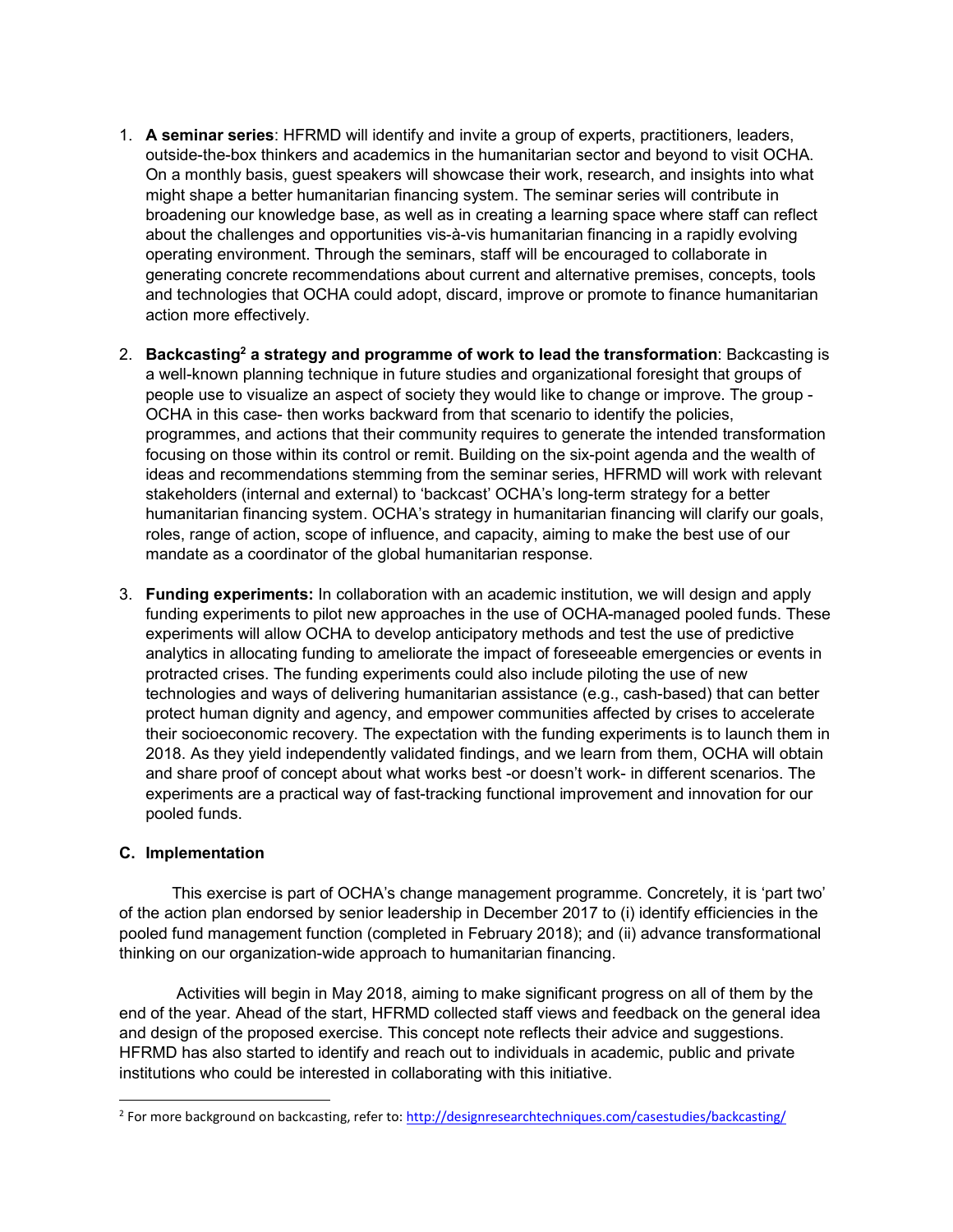The implementation and duration of this exercise will be flexible, considering its scope, and the current engagement of multiple staff across OCHA with different work streams of the change programme. Commitment to the following principles, facilitation arrangements, and timeline will ensure the exercise is successful, well-supported and completed.

# 1. **Principles:**

- Focusing on internal organizational learning while generating a public good (more knowledge and thinking towards a better humanitarian financing system that is open and accessible)
- Promoting active participation of staff of all levels across functional areas and in the field
- Proactively informing, documenting and sharing the process and its outcomes on an open platform (ReliefWeb site), including full access to substantive content (recordings, background reading, think pieces), progress updates, and announcements about dates and logistics of related activities (seminars, key meetings)
- Complementing all activities with online conversation, as well as follow-up sessions and briefings with internal and external common interest groups (heads of office, functional experts, fund managers, donors, NGOs)

# 2. **Facilitation:**

- Lisa Doughten, functional lead on humanitarian financing, will oversee the implementation of the exercise.
- HFRMD programme advisers, Juan Chaves and Rob Gaylard, will serve as the technical focal points and provide overall support and coordination.
- HFRMD will seek support from the functional areas to form a small facilitation group. The role of the facilitation group will be to advise on the planning, logistics, content, and methodology of the three activities, as well as to help follow up and document the process.